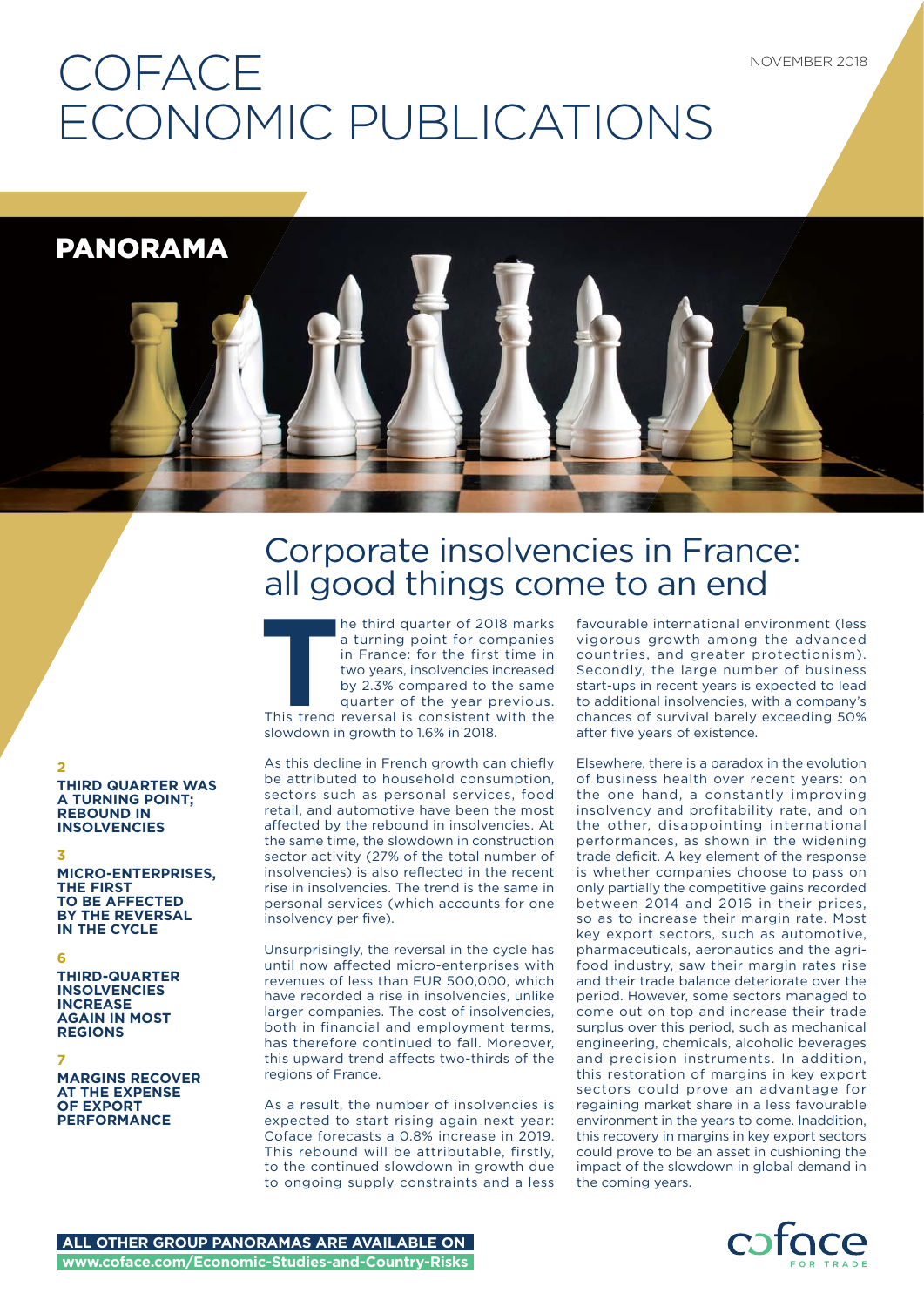**2 COFACE ECONOMIC PUBLICATIONS CORPORATE INSOLVENCIES IN FRANCE: COFACE ECONOMIC PUBLICATIONS**

**PANORAMA ALL GOOD THINGS COME TO AN END** 





BRUNO DE MOURA FERNANDES Coface Economist for France, North America and the UK, *Based in Paris, France*

## 1 **THIRD QUARTER WAS A TURNING POINT; REBOUND IN INSOLVENCIES**

At the end of September 2018, 52,410 companies went bankrupt year-on-year, 4.5% less than a year earlier. Although this number is well below its 2009 – 2016 levels (Chart 1), it is again increasing from the low point reached last May (52,113 insolvencies).

In the first five months of the year – with the exception of April – the monthly number of insolvencies was consistently lower than for the same months in 2017, which were already very good compared to previous years (Chart 2). The trend then reversed: June, July, and September saw more bankruptcies year-on-year (5,076 insolvencies recorded).

As a result, the insolvencies recorded for the third quarter of 2018 increased by 2.3% compared to the same quarter last year, after eight consecutive quarters of decline (Chart 3).

In addition, the average age of an insolvent company remained stable over the period, standing at 81.1 months at the end of September, exactly the same level as in 2017. The life expectancy of companies has therefore stabilised after having steadily increased since 2011 (68.8 months).

At the same time, start-ups remained very buoyant (+11.4% year-on-year in September 2018), reaching 380,788 excluding the selfemployed (Chart 1).

### Chart 1:

Insolvencies and business start-ups (in thousands, annually)



2007 2008 2009 2010 2011 2012 2013 2014 2015 2016 2017 2018

Chart 2: Monthly business insolvencies



Sources: Ellisphère, INSEE, Coface Sources: Ellisphère, Coface Sources: Ellisphère, Coface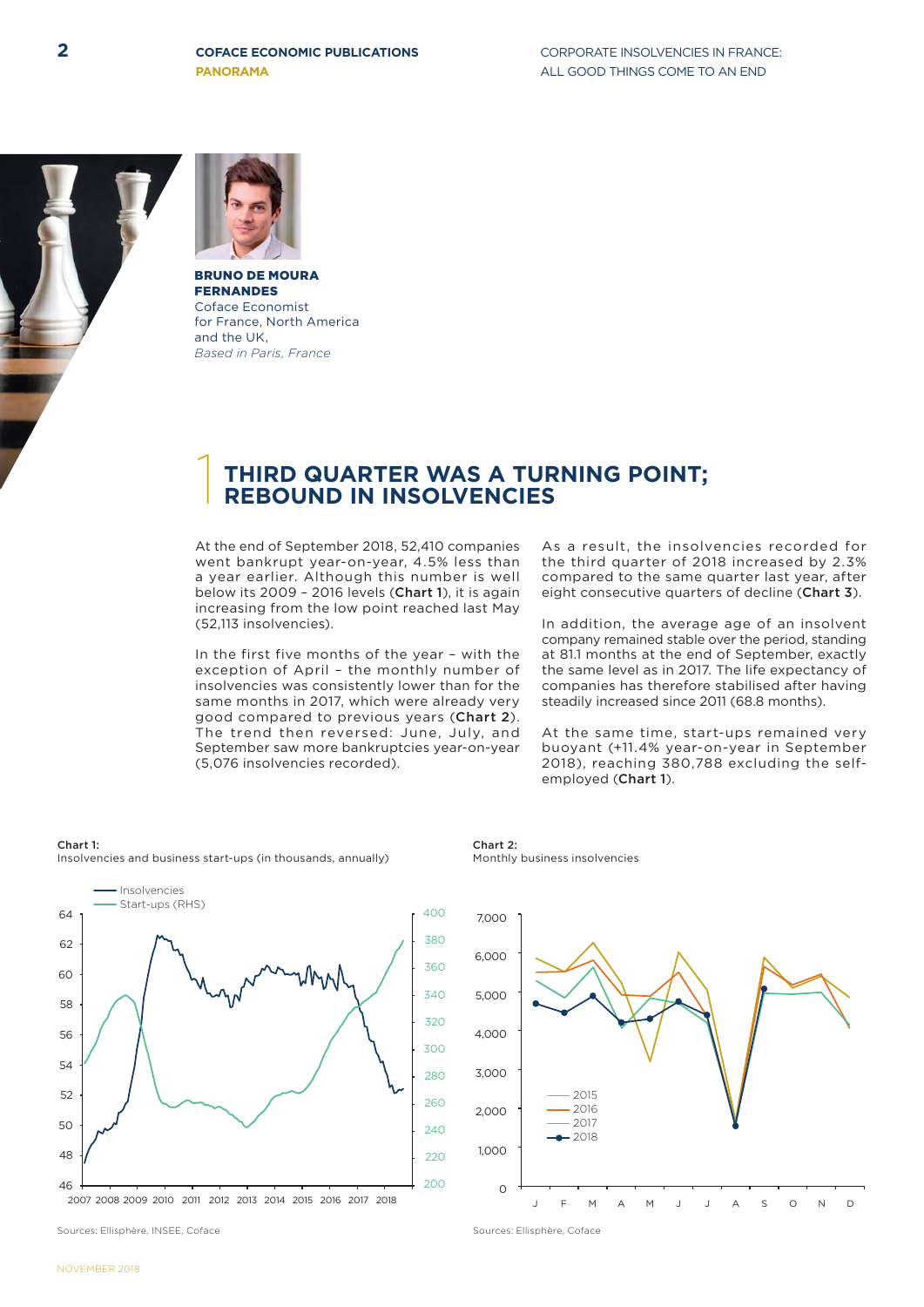### CORPORATE INSOLVENCIES IN FRANCE: ALL GOOD THINGS COME TO AN END



Chart 3: Quarterly business insolvencies (yearly growth)



Chart 4:



Sources: Ellisphère, Coface

Sources: Ellisphère, Insee, Coface

Business start-ups even accelerated in 2018, despite the slowdown in activity, after rising 6.2% in 2017. However, this dynamic will be negatively reflected in the evolution of insolvencies over the next few years, a company's chances of survival being barely higher than 50% after five years!.

In this context, the total number of companies has continued to increase, reaching 5.3 million units as of the 1st January 2017, according to Coface estimates<sup>2</sup>. The insolvency rate therefore logically continued to decline to stand at around 1% in 2017, after 1.14% the previous year (Chart 4).

# 2 **MICRO-ENTERPRISES, THE FIRST TO BE AFFECTED BY THE REVERSAL IN THE CYCLE**



The financial cost of insolvencies for the economy. measured by the sum of outstanding trade payables, decreased slightly to EUR 3.2 billion year-on-year (-5.4% compared to September 2017). At the same time, the cost in terms of jobs has also fallen: 160,893 jobs were affected by insolvencies year-on-year to the end of September, down 4.8% (Chart 5).

This decrease in the cost of insolvencies, which is also reflected in the average revenue of bankrupt companies (EUR 304,000, or -11% year-onyear), is explained by the improved health of the largest companies (Chart 6). While the number of insolvencies for enterprises with revenue below EUR 250,000 (over 80% of insolvencies) decreased by 1.9% year-on-year in September 2018, the others recorded a far more severe decrease (-15.1%).

- 1 K. Aït-Yahia, B. De Moura Fernandes, P. Weil, Coface *Panorama: Companies in France: fewer business insolvencies, but still just as many "zombies",* Coface, March 2018.
- The estimate of the stock of enterprises at 1st January 2017 is obtained by applying the ratio of the total number of enterprises to that in the non-agricultural business sector in 2015 and 2016 (1.18) to the stock of non-agricultural business sector enterprises available for 2017 (4,495,383 enterprises according to INSEE).

Sources: Ellisphère, Coface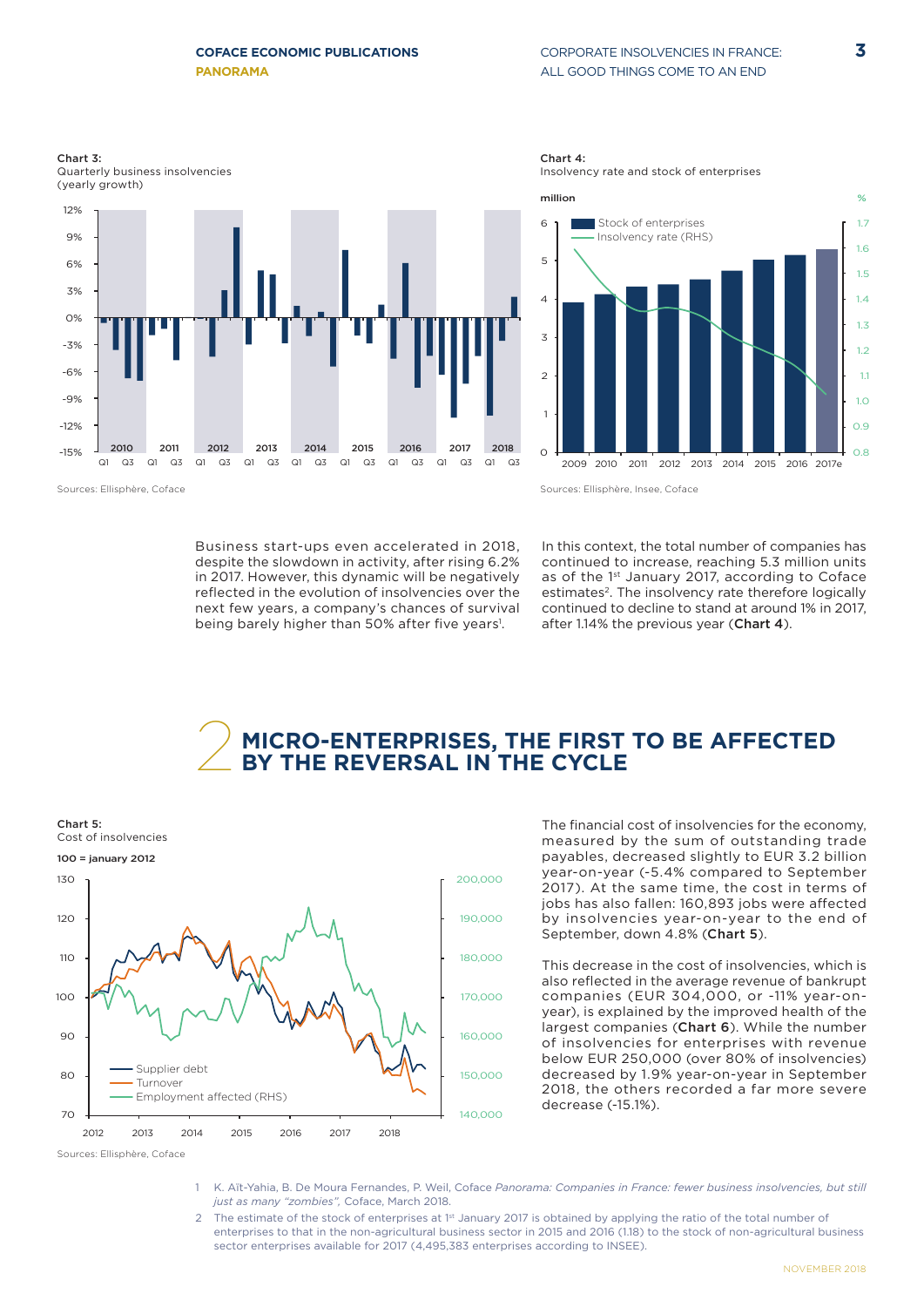### **4** COPECT CONSTRUCTIONS CORPORATE INSOLVENCIES IN FRANCE: **COFACE ECONOMIC PUBLICATIONS**





Although the average revenues of insolvent enterprises declined for the economy as a whole, two sectors saw the cost of their insolvencies rise sharply: agri-food (+29.7%) and distribution (+8.7%). In 2018, two of the five largest insolvencies were in the meat sector: DOUX, with sales revenue of EUR 316.1 million and the cooperative UKL-Arrée (EUR 216.5 million). In the retail sector, the toy segment was particularly affected, notably by the strength of e-commerce, as illustrated by the insolvencies of TOYS'R'US and LUDENDO (sales revenue of EUR 326.8 and EUR 151.4 million respectively).

Chart 7: Breakdown of insolvencies by sector in the third quarter of 2018 (over 12 months) **3%** Clothing **5%** Agri-food industry **4%** Collective services **2%** Computers and software **7%** Non-specialised trade **4% Transport 4%** Automotive **15% 27%** Construction **20%**  services **9%**  Business services

Sources: Ellisphère, Coface

Furthermore, the reversal in the trend of recent months can be attributed solely to microenterprises, which are the first to be affected in downturns. If we compare the number of insolvencies from the third quarter of 2018 to those for the same quarter in 2017, only companies with revenue of less than EUR 250,000 or between EUR 250,000 and EUR 500,000 recorded increases in insolvencies (+3, 8% and +1.8% respectively). All other company categories continued to experience a reduction during the third quarter.

This deterioration relates to the two sectors that have traditionally seen the highest number of insolvencies: construction and personal services, which alone account for almost half of total insolvencies (Charts 7 and 8).

Naturally, insolvencies were affected by the slowdown in the construction sector, as reflected in the decrease in building permits, which peaked in October 2017 (Chart 9). All major segments recorded higher insolvencies in the third quarter of 2018 compared to the same quarter last year: general masonry and structural work (+3%), painting and glazing (+11%), electrical installation work (+14%) and single-family home construction (+14%).

At the same time, the increase in insolvencies in personal services is part of a slowdown in household consumption in 2018. Thus, the main areas affected were fast food (+25%) and traditional restaurants (+2%), drinking establishments (+14%), and hairdressing (+4%).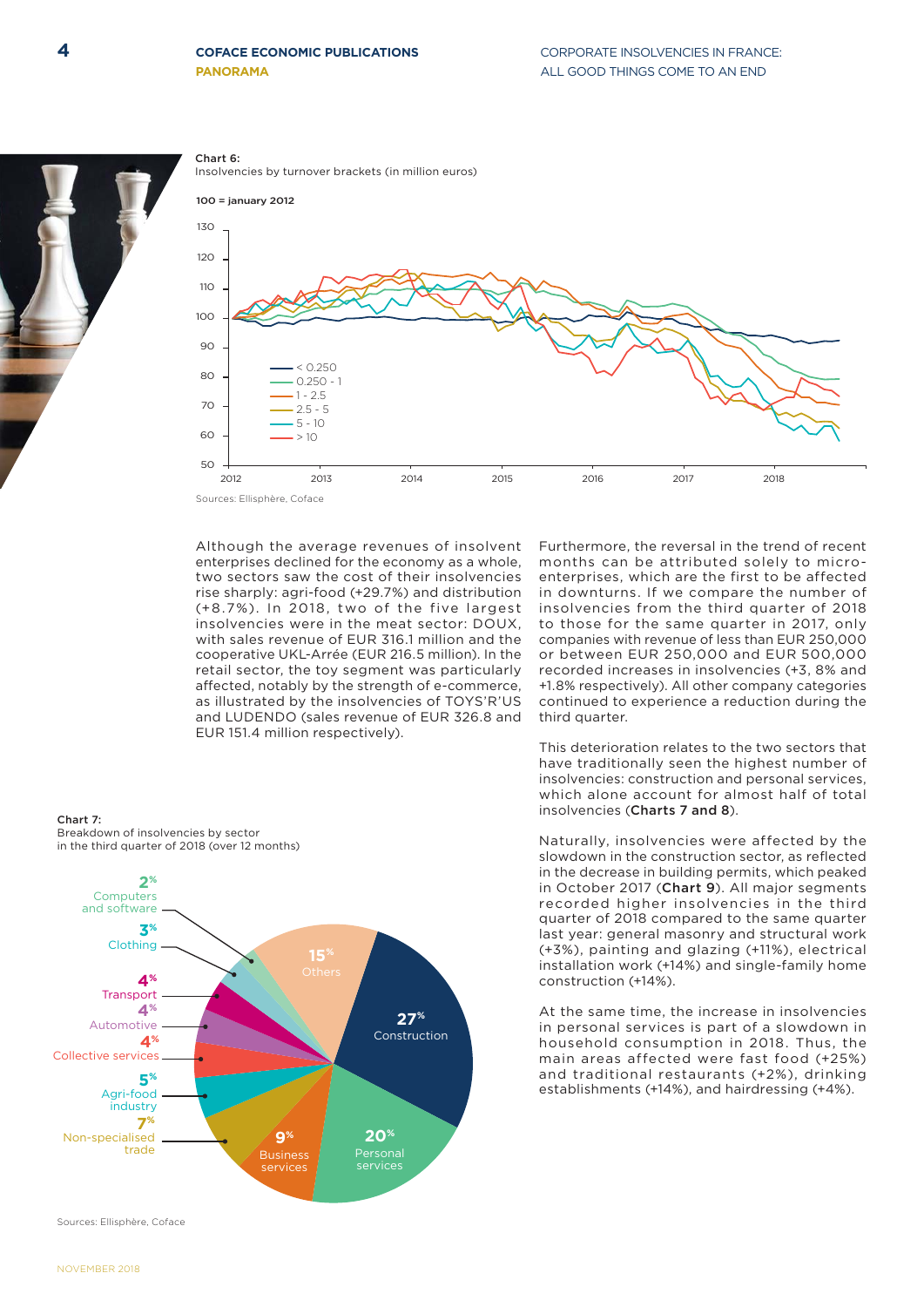### Chart 8:

Insolvencies by sector in the third quarter of 2018 (yearly growth)



Sources: Ellisphère, Coface

### Chart 9: Building permits and insolvencies in the construction sector







Apart from these two main sectors, agrifood as a whole showed a rise in insolvencies in the third quarter of 2018 (+5.7%), due to several areas (Chart 10): agriculture (led by cereals), meat (butchery) and the agri-food industry (bakery and pastry, food retail). Although these sectors have been affected by sluggish consumption, the evolution in insolvencies can also be chiefly attributed to the structural change in distribution methods mainly brought about by e-commerce.

In addition, the situation has also deteriorated for car dealers (+19%), despite strong vehicle registrations in 2018. Lastly, it is the transport sector that has seen its number of insolvencies increase the fastest. While taxis have continued to experience great difficulties (+43%), against the background of competition from private hire vehicles<sup>3</sup>, insolvencies also grew in road freight transport (+15%).

<sup>3</sup> G. Rippe-Lascout, V. Ternisien, *Panorama Coface: Uberisation of French economy: a positive impact on employment but will it last?, Coface, December 2016*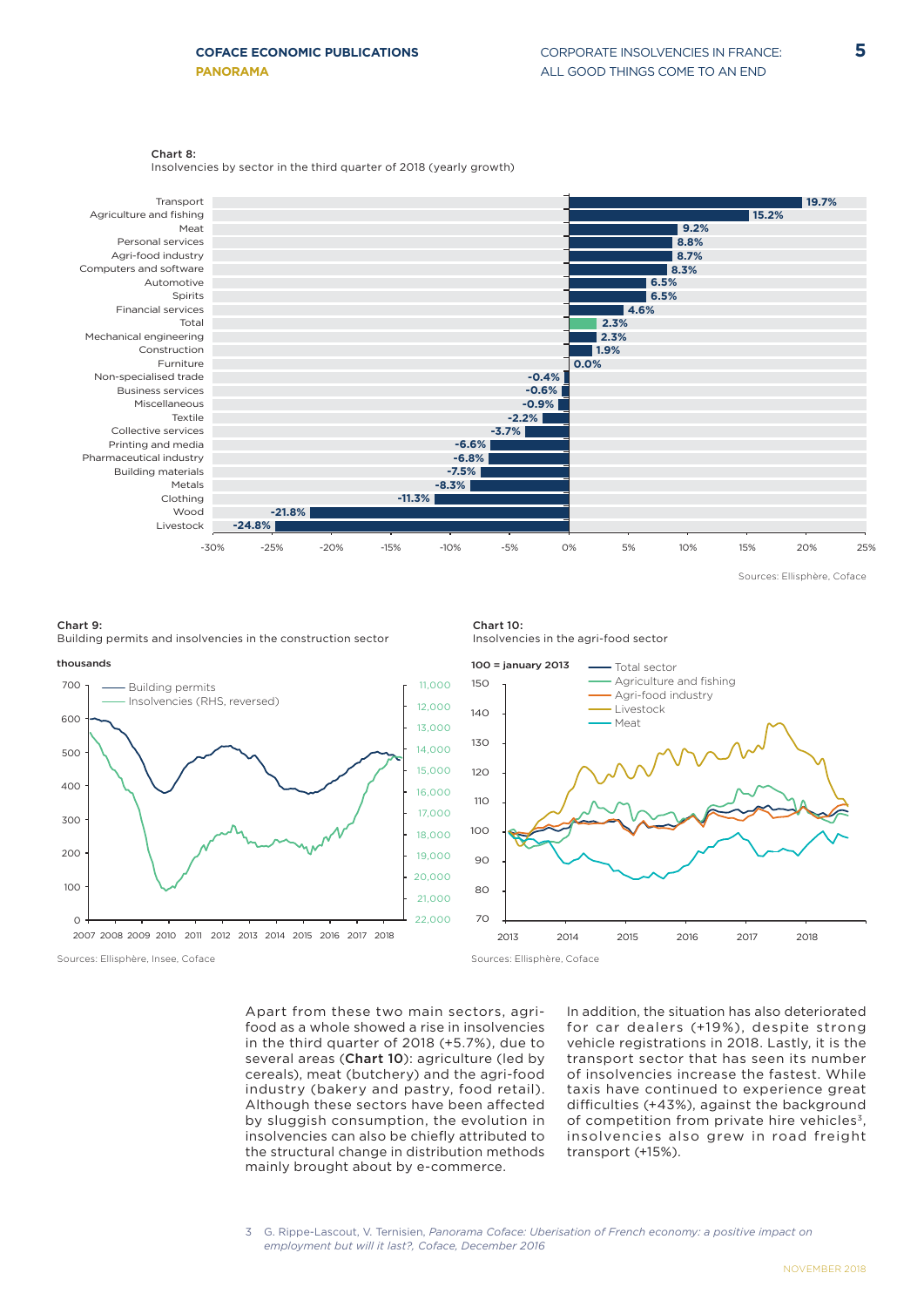

# 3 **THIRD-QUARTER INSOLVENCIES INCREASE AGAIN IN MOST REGIONS**

Most regions have been affected by the recent reversal in trend: nine out of thirteen regions saw an increase in insolvencies compared to the third quarter of 2017 (Chart 11). Only Pays de la Loire, Bourgogne-Franche-Comté, Provence-Alpes-Côte-d'Azur (PACA) and Auvergne-Rhône-Alpes still benefit from a decline in business insolvencies. These last two regions, ranking respectively 2nd and 3rd in numbers of insolvencies after Îlede-France, therefore limited the resurgence in insolvencies nation-wide during the third quarter. In the PACA region, this good performance is mainly due to the vigour of the construction sector (-24%). In the Auvergne-Rhône-Alpes region, the

### Chart 11: Insolvencies in France (in the third quarter of 2018)

automotive and personal services sectors posted robust health and lower insolvencies.

Conversely, the trend has been reversed in Îlede-France, where –in keeping with its economic weight<sup>4</sup> - more than 20% of insolvencies were recorded. The increase in Île-de-France insolvencies can be ascribed to the poor performance of four important sectors, similar to those that are in difficulty nationally: the agri-food industry (+14%, driven by bakery and pastry, and food retail), automotive (+23%, car dealers), transportation (+19%, taxis) and personal services (+5%, fast food, driving schools).

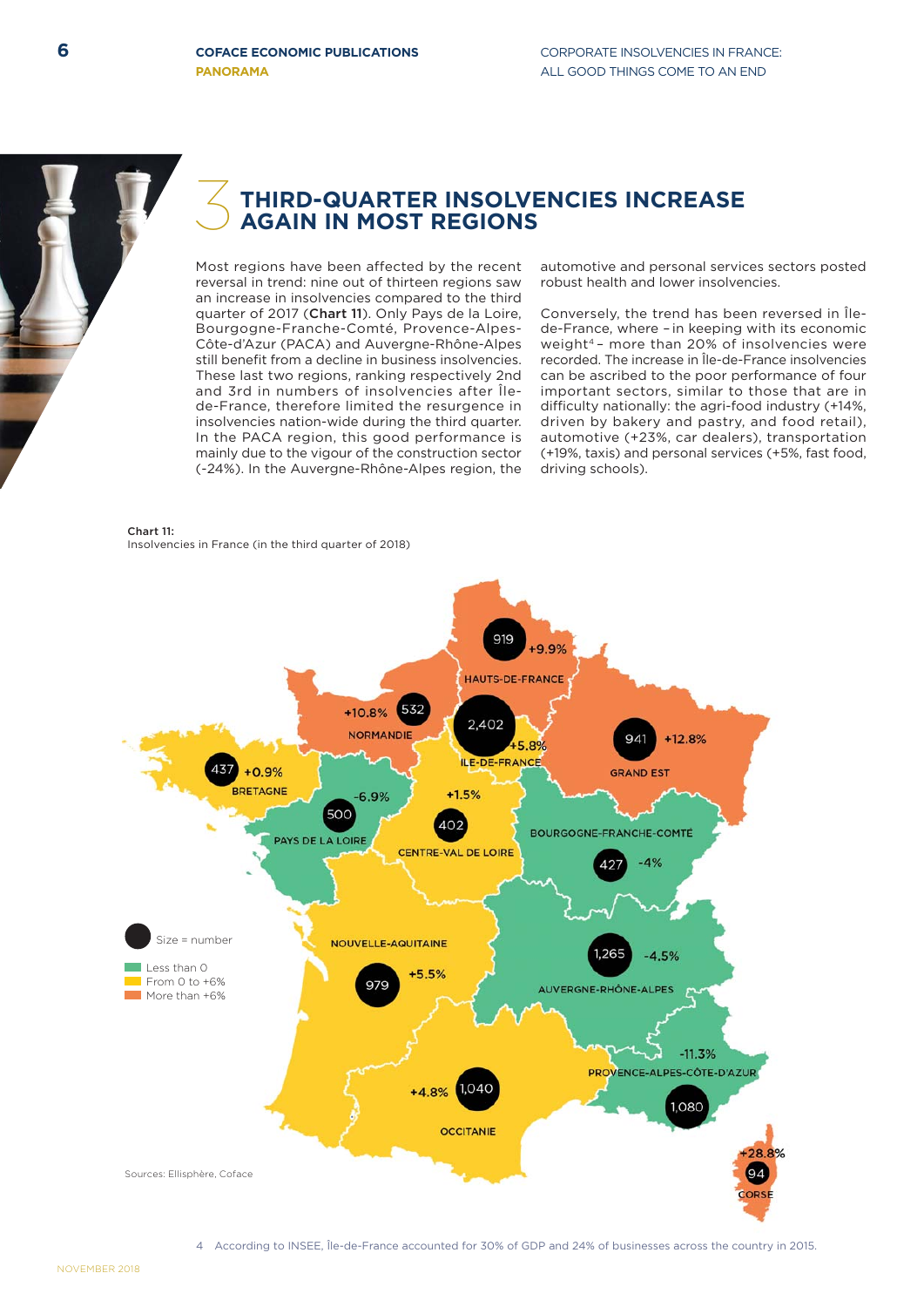### Insert 1:

# Heading for an increase in business insolvencies in 2019

According to Coface's forecasting model, business insolvencies will fall by 3.4% over the whole of 2018, in line with our forecasts of last March<sup>5</sup>, before rising by 0.8% in 2019 (Chart 12) to reach 52,838 insolvencies:

*Insolv*q = -404.2*GDPq*-2 +0.36*Insolvq*-1 -171.5*ConstructionConfq*-1 +<sup>ε</sup>  $(0.03)$   $(0.02)$   $(0.01)$ 

This rebound in the number of insolvencies is attributable to all of the model's variables<sup>6</sup>. Activity, measured here by GDP growth, should continue to decelerate. According to the Coface forecast, GDP growth will decline from 1.6% to 1.5% in 2019, due firstly, to a deteriorating international environment (slowdown of main partners, increased protectionism), and secondly to continued supply constraints in the French economy, both in terms of production capacity and manpower. In addition, with the construction sector continuing to slow down, the confidence index for construction should continue to fall in 2019.



## 4 **MARGINS RECOVER AT THE EXPENSE OF EXPORT PERFORMANCE**



Before the trend reversal in the third quarter of 2018, the decline in insolvencies illustrated an improvement in the health of companies in France since 2014. Although the number of insolvencies decreased by only 1.3% between 2014 and 2016, the rate of insolvencies fell, with the stock of companies increasing by 8.6% over the period (Charts 1 and 4). The profitability of non-financial corporations increased, both on the basis of net income (which rose from 4% to 5.2% of turnover excluding taxes) and on the basis of gross operating income (from 6.3% to 6.9%). This improvement in the health of companies over this period was accompanied by a 5.5% increase in cost competitiveness<sup>7</sup> (Chart 13), due to the entry into force of the tax credit for competitiveness and employment (CICE) and the reduction in employer contributions under the Responsibility and Solidarity Pact.

88 M.D

- 5 K. Aït-Yahia, B. De Moura Fernandes, P. Weil, *Coface Panorama: Companies in France, fewer business insolvencies, but just as many "zombies",*  Coface, March 2018
- The variable "change in the construction sector confidence index in the previous quarter" is significant within a 99% confidence interval. Likewise, the variables "GDP growth two quarters before" and "change in business insolvencies in the previous quarter" are respectively significant in confidence intervals of 97% and 98% respectively. Therefore the forecast model is significant in the standard 95% confidence interval.
- 7 The cost-competitiveness indicator compares France's unit wage costs with those of its 23 main OECD partners.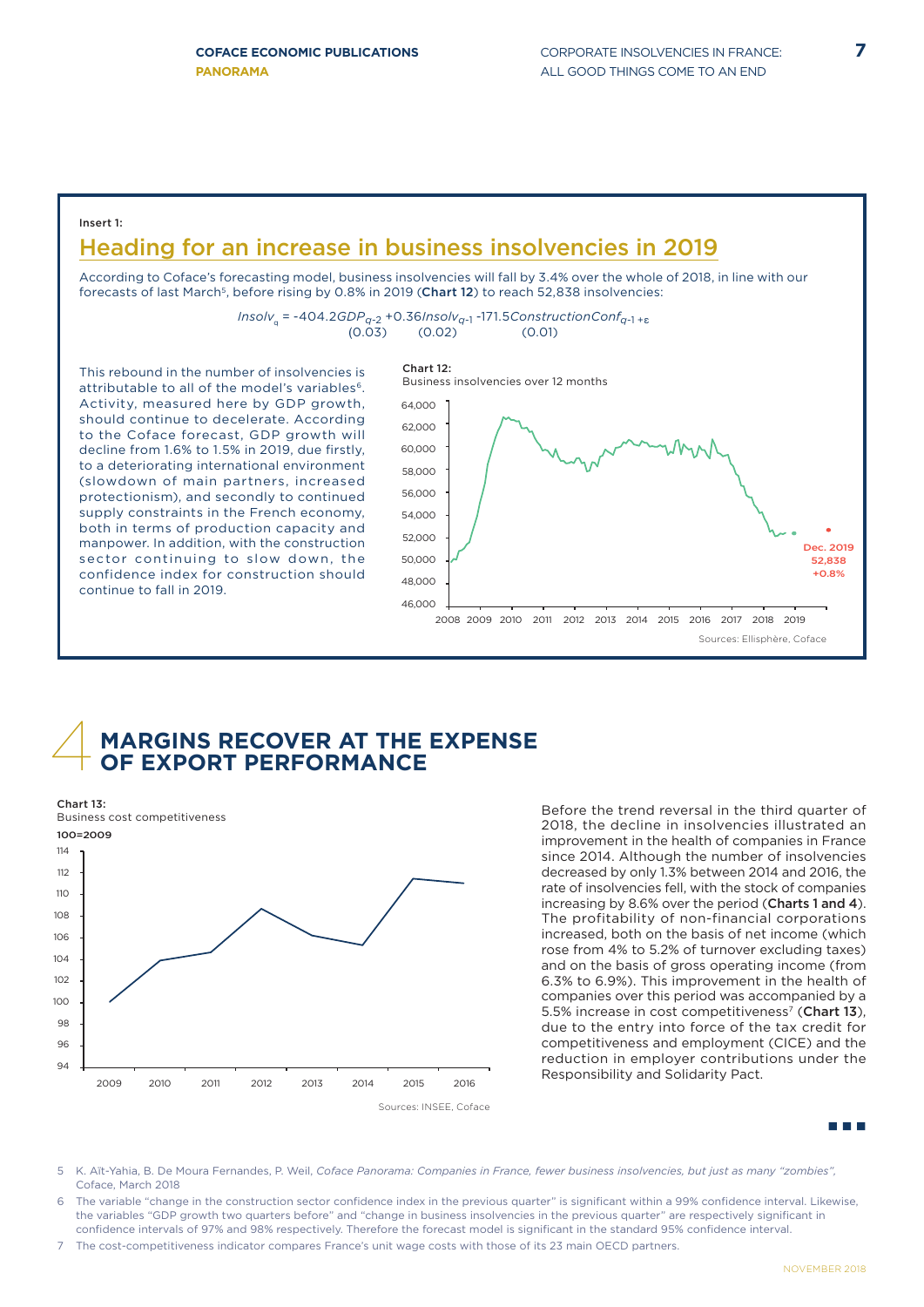Sources: OECD, Coface

200 200 1002 203 200A 2005 2006 2007 2008 2009 2010 201 2012 2013 2014 2015 2016 201

Paradoxically, this generally better health of companies, having led to gains in cost competitiveness, did not translate into better export performance: exports grew by 6% between 2014 and 2016; a 0.4 percentage point less than the demand addressed to France by its trading partners (Chart 14). At the same time, the trade deficit excluding energy increased from EUR 21.2 billion to EUR 34.8 billion. More than two thirds recorded in the 2000s (Chart 15), it was unable to trigger a rebound. As a result, France's global market share did not increase over the period, stagnating at 3.5% of world exports, compared to 5% at the beginning of the 2000s. The number of exporting companies – which grew by only 1% between 2014 and 2016 and remains below the 2010 level - confirms this observation $10$ .

This observation is all the more notable as it differs from the other main economies of the eurozone. While Germany was the exception in the 2000s, with Spain and, above all, Italy seeing their export performance decline<sup>11</sup> like France, the trend was then reversed. Since 2014, Italy and, above all, Spain have also seen their export performance improve (Chart 16). However, according to the OECD, cost competitiveness improved much less during this period in Italy (+0.9%) and Spain (+2.2%), and even decreased in Germany (-0.3%).

This relative disconnect between France's costcompetitiveness gains and export performance over this period can be explained by the fact that companies only partially passed on these cost-competitiveness gains in their export prices (Chart 17). Although companies did not fully reflect their loss of price competitiveness before the crisis in order to limit the extent of their loss of market share, they adopted the opposite behaviour in the recent period. The price competitiveness<sup>12</sup> of companies therefore only increased 1.5% between 2014 and 2016 (Chart 17).



Chart 16: Changes in export performance of the major euro area economies between 2014 and 2016 (in %)



- 8 France's trade deficit decreased from EUR 76.1 billion to EUR 66.5 billion between 2014 and 2016 due to the reduction in the energy bill, in line with the fall in oil prices over the period.
- Of the 66 non-energy sectors of the aggregated classification A129, 45 experienced a deterioration in their trade balance
- 10 According to Customs data, 89,381 companies in the non-agricultural and non-financial commercial sector exported in 2016. compared to 91,551 in 2010..
- 11 Between 2000 and 2008, Spain's and Italy's export performance decreased by 13% and 26% respectively. In contrast, Germany recorded export performance gains of 5%.
- 12 Export price competitiveness equals the ratio of the foreign benchmark price to the French export price. The foreign benchmark price is a weighted average of the export prices of 23 of France's OECD trading partners.

Change in France's export performance between 2014 and 2016 (in %) **6.5%**

Chart 14:

**6.0%**



of the non-energy sectors<sup>8</sup> recorded a deterioration in their trade balance<sup>9</sup>, the most notable fall being in transport equipment, where the surplus fell from EUR 14.8 billion to EUR 9 billion (-39%). Consequently, despite a significant improvement in its cost-competitiveness, although France was able to halt the decline in its export performance

Sources: INSEE, OECD, Coface

Export performance and market shares of France's

- Export performance Market shares (RHS)



Chart 15:

100=2000

11<sub>C</sub> 10C 90 8<sub>C</sub>  $7<sup>c</sup>$  $60$  $50$ 

exports in global trade

**8** COFACE FCONOMIC PUBLICATIONS CORPORATE INSOLVENCIES IN FRANCE **PANORAMA ALL GOOD THINGS COME TO AN END**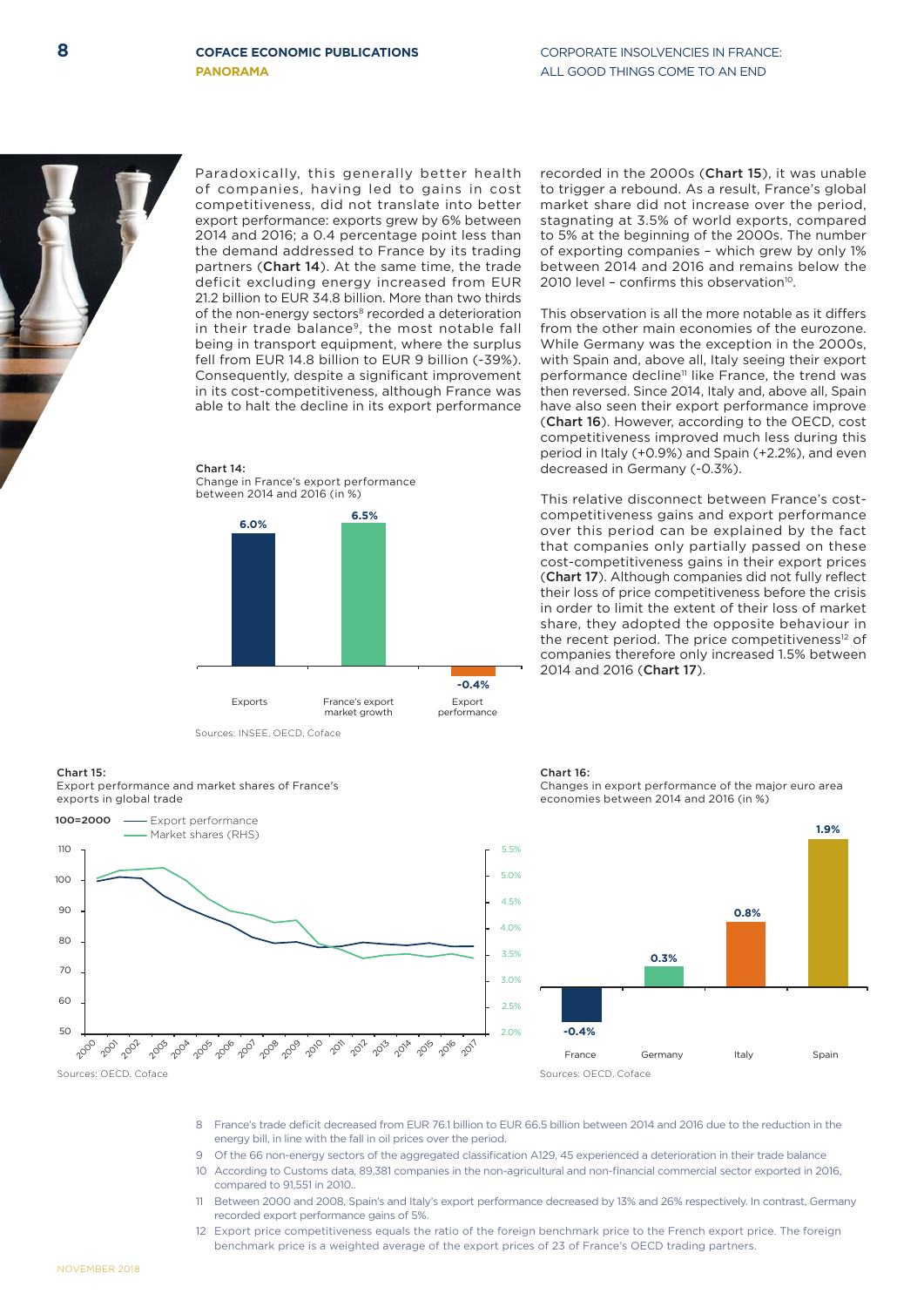In other words, companies have preferred to restore their margin rate – which had become eroded in the 2000s especially during the crisis of 2008 (Chart 18) – rather than gain export market share. This behaviour was particularly pronounced in the manufacturing industry, where the margin rate increased by almost 3 points between 2014 and 2016, twice as much as all non-financial companies.

Predictably, the trade balance of 60% of the 25 industries – excluding energy and agriculture – deteriorated during this period (Chart 19). For the vast majority of these sectors, this deterioration was accompanied by an increase in the margin rate, confirming the trend in macroeconomic terms. The choice by companies in most sectors to increase their margin rate improved their financial position to the detriment of their international performance.



### Chart 19:





a 0.3 percentage point. Otherwise, the insolvency rate is considered stable. Sources: INSEE, Douanes, Coface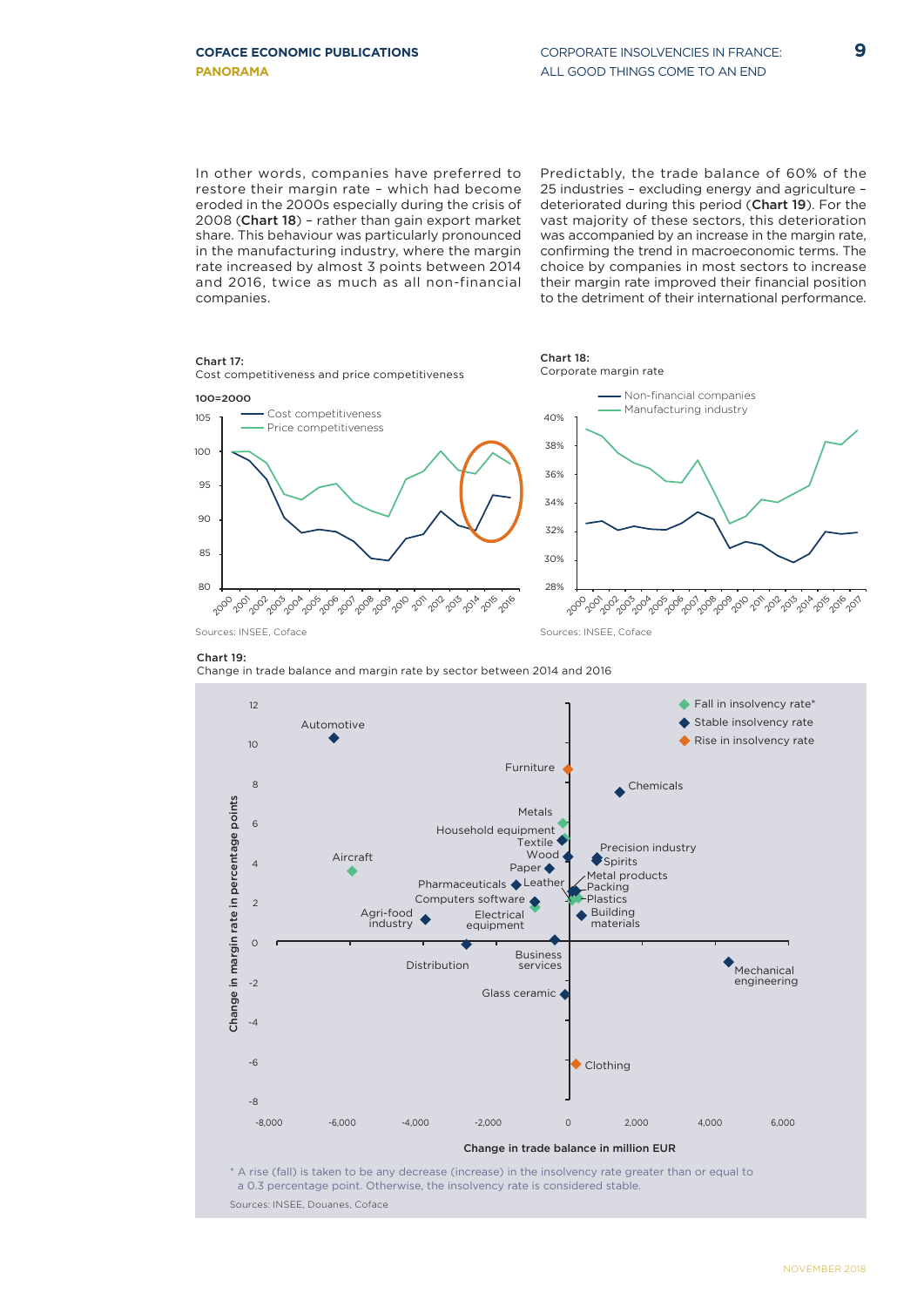### **Higher margins and trade balance: chemicals, alcohols and precision instruments took full advantage of the boom period**

In this relatively negative panorama of international performance, some sectors nevertheless increased their margins while improving their trade balance. The most notable of these is the chemicals sector, whose trade surplus has increased thanks to falling imports, particularly for the manufacture of pesticides, plastics and basic organic chemicals – all while substantially improving its margin rate. This performance is explained, on the one hand, by measures supporting competitiveness and, on the other hand, by the fall in input costs, linked to the price of oil, which fell from an average of USD 100 per barrel in 2014 to USD 44 in 2016.

Exports of precision instruments, including weapons and navigational aids equipment, were also dynamic over the period, allowing the sector to increase its trade surplus. In addition, the alcoholic beverage industry – one of the main sources of trade surplus for France – recorded a sharp increase in its exports of champagne and spirits.

The margin rate and trade balances of the packaging, plastics, building materials, and leather (leather goods) segments also improved.

### **Few sectors have reduced their margin rates in order to gain international market share**

The mechanical engineering industry saw its trade surplus increase significantly between 2014 and 2016, thanks to the strength of exports in the business-to-business segment of industrial equipment and, to a lesser extent, agricultural machinery. This excellent performance is due in particular to the reduction in its margin rate over the period.

On the other hand, the trade deficit in clothing fell slightly between 2014 and 2016, thanks to an increase in exports for business-to-business trade. However, the sector's financial situation deteriorated significantly over the period: the margin rate fell and the default rate rose sharply.

### **The aeronautics, automotive, pharmaceuticals and agri-food sectors saw their trade balance deteriorate, compensated by restored margins13**

The majority of key export sectors increased their margins, while recording a deterioration in the trade balance between 2014 and 2016. The automotive industry is a perfect illustration of this dynamic: the trade deficit has widened sharply due to a sharp increase in imports, equipment and, above all, vehicles, both for production and distribution. This was achieved while substantially increasing its margin rate (+10 points), thanks to the fall in oil prices.

The other key export sectors, aeronautics and pharmaceuticals, also recorded a sharp decline in their trade surplus, while increasing their margin rate. In both cases, exports grew slightly between 2014 and 2016, but at a much slower pace than imports. All segments of the pharmaceutical and cosmetics sector have increased the use of foreign products. While the default rate remained stable in the pharmaceutical industry despite the recovery in margins, it fell in the aerospace sector (-1 point). The latter, which sells its aircraft in US dollars, has benefited particularly from the depreciation of the euro<sup>14</sup>.

In addition, the trade deficit of the agri-food industry widened, due to the increase in imports (+10%), mainly for the wholesale of fruit and vegetables.

Although having a lower weight in exports, the ICT and electrical and domestic capital goods sectors are in the same situation. Manufacturers and distributors of household appliances have increased their imports. The same is true for the electrical equipment sector, where imports for the manufacture of communications equipment have risen sharply. However, thanks to the significant improvement in their margins, both electrical and household equipment goods saw their default rates fall (-0.8 and -0.4 percentage points respectively).



<sup>13</sup> The situation is almost identical for the distribution sector (non-specialised trade and e-commerce), where the margin rate has remained stable and the challenge cited has increased. This is due to the development of e-commerce, with imports rising from EUR 4.3 billion to EUR 6.2 billion, while exports rose from EUR 1.9 billion to EUR 2.5 billion at the same time.

<sup>14</sup> The euro exchange rate rose from an average of USD 1.33 in 2014 to USD 1.11 in 2016. Therefore, the same Airbus A320 sold for USD 100 million increased Airbus' revenue by EUR 90 million in 2016, compared to EUR 75 million in 2014.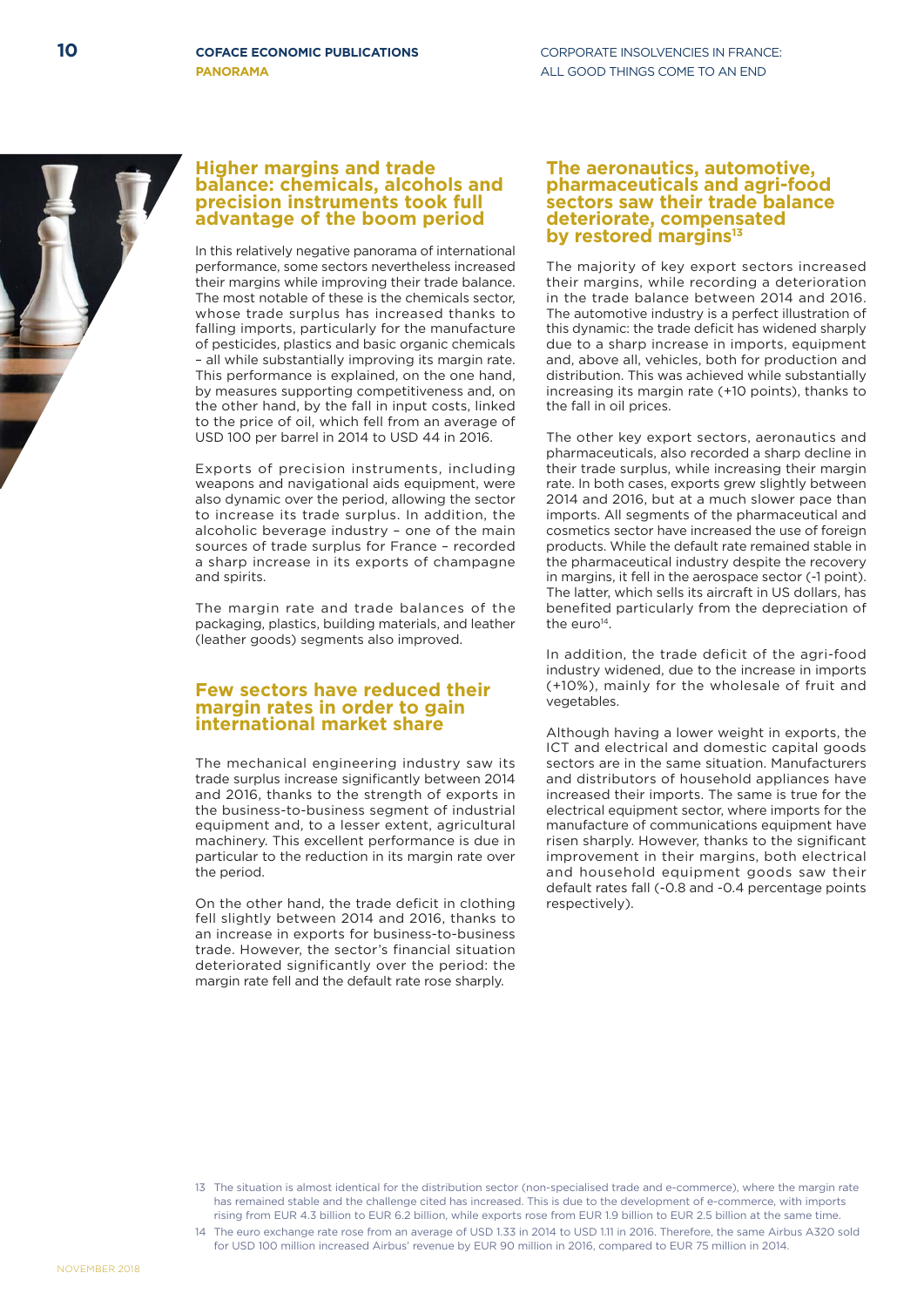### **A safety net in 2019?**

Although the recovery of margins between 2014 and 2016 had a negative short-term impact on export performance, in the medium-term this strategy could prove to be an asset for French companies.

After having increased steadily between the low point of 2013 and 2016, the margin rate of non-financial companies has since stabilised. It remained virtually unchanged throughout 2017 and in the first quarter of 2018, at 32% value added.

According to Coface's forecast, the margin rate should remain stable in 2019. On the one hand, the price of a barrel of oil, a key factor for companies' production costs, is expected to remain stable in 2019, at around USD 75 on average<sup>15</sup>. On the other hand, the measures contained in the 2019 finance bill are not expected to have a significant impact on the health of companies. The changeover of the CICE to a permanent reduction in employers' contributions will have different effects, depending on the intensity of the sectors with low-skilled labour. Nevertheless, due to the significant increase in companies' taxable profits, this

measure will have a negative net effect of around EUR 4 billion in 2019 (or 0.3 points of the value added of non-financial companies), according to Coface estimates. In addition, interest rates, which have an effect on the cost of capital, are expected to remain low and gradually rise only at the end of the year. However, this overall negative effect should be offset by the continued increase in productivity, which contributed +0.4 percentage points to the growth in the margin rate in 2017.

As a result, the margin rate should remain stable at a comfortable level, and French companies could use this margin to mitigate the impact of the slowdown in world trade, or even achieve export performance gains.

This could particularly be the case in the key export sectors: aerospace, automotive and pharmaceuticals have returned to particularly high margins. The chemical industry has also fully benefited from lower oil prices to increase its margin rate to almost 40%. Such leeway should allow these key sectors to remain competitive despite the rise in oil prices recorded in 2018. They could also potentially win back market share, if that is their strategy.